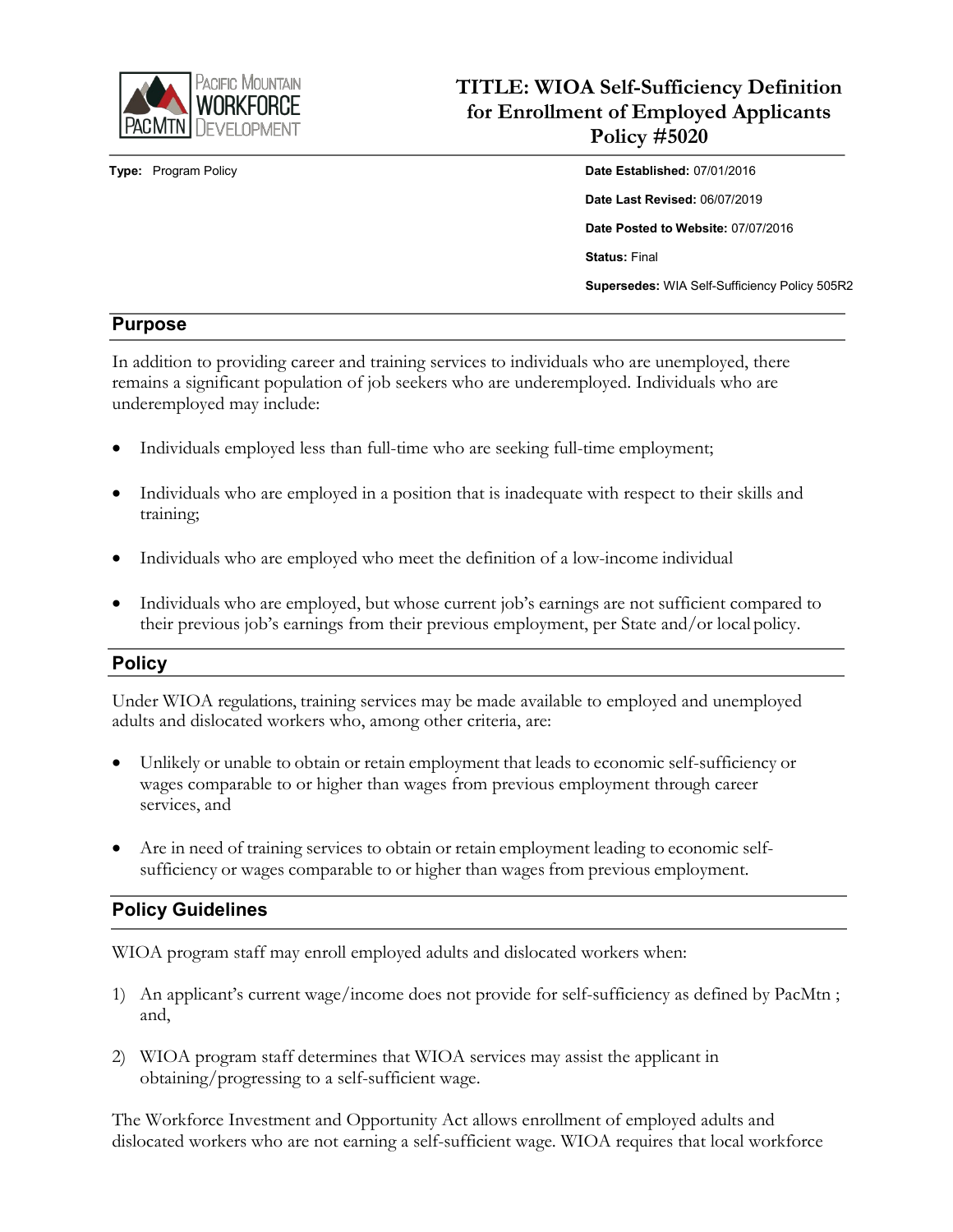councils set the criteria for determining whether an employed applicant needs WIOA Title 1 funded adult or dislocated worker services to obtain or retain employment leading to self-sufficiency.

The regulation provides maximum flexibility, requiring only that self-sufficiency mean employment that pays at least the Lower Living Standard Income Level. The regulation allows self-sufficiency for a dislocated worker to be defined in relation to a percentage of the lay-off wage.

#### **PacMtn - DEFINITIONS OF SELF-SUFFICIENCY**

**Employed Adults** — Shall be defined as family wages before deductions (gross wages) that total 225% or more of the OMB Poverty Guidelines in the six months previous to application for WIOA Adult funded services.

#### Note:

- The 225% guideline can be found in Priority 4 Self-Sufficiency for Employed Adults on the Adult Income Guidelines which is updated once a year and viewable on the PacMtnwebsite.
- If an employed adult applicant meets Priority 1 or 2, count them in that appropriate priority
- Priority 4 Self-sufficiency for Employed Adults is to be used when the employed adult is not low income and is not a veteran (use Priority 3 for non-low income veterans whether they are unemployed or employed).

#### Limitation for enrollment of Employed WIOA Adults using Priority 4:

• In a program year (July 1 through June 30), up to 20% of the total number of adults enrolled may be enrolled using the self-sufficiency criteria (Priority 4 on the Adult IncomeGuidelines).

**For Employed Dislocated Workers** — Shall be defined as employment which provides the worker a wage that is equal to or greater than 80% of his or her wage at the time of dislocation.

#### Methods to determine wage and/or income for dislocated workers:

The word "wage" and "income" are interchangeable for this policy. Therefore, you could calculate the wage/income to meet the 80% criteria by either:

- Comparing the hourly wage at time of dislocation to the current hourly wage.
- Comparing the monthly income (total earnings for the month) to the current monthly earnings.

Note:

• An applicant must have been dislocated from a job as their eligibility will be based upon the job of dislocation.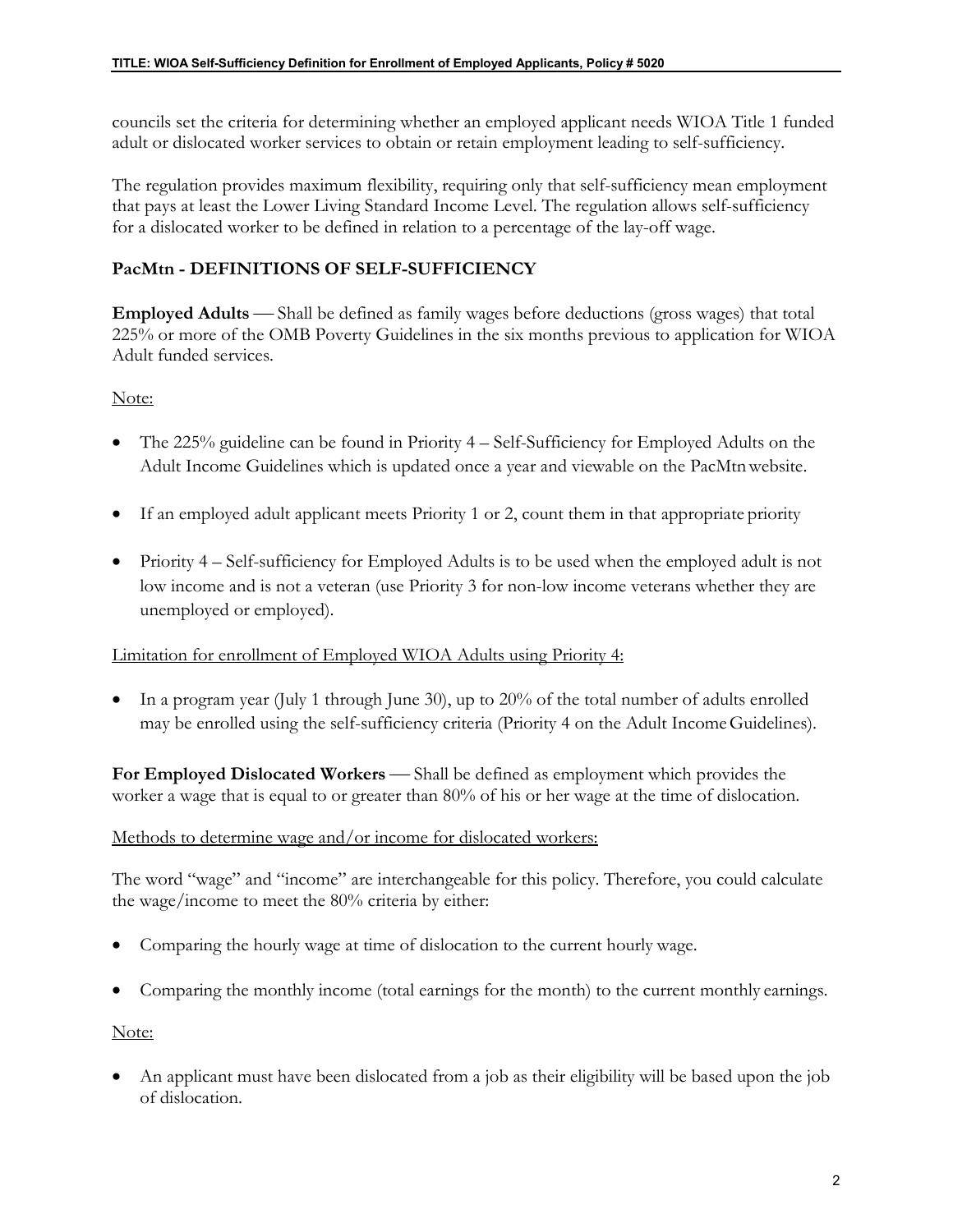• If the applicant, after being dislocated, took a job for income maintenance, whethera permanent, temporary or as a Stop-Gap job, the 80% rule still applies.

Employment that does not provide a self-sufficient wage is considered by PacMtn to be stop-gap as it is reasonable to expect that the dislocated worker will leave for a job that provides a self-sufficient wage or opportunity to advance to a self-sufficient wage upon finding a job that requires their training and experience.

An otherwise eligible Dislocated Worker remains eligible if either prior to, or during DW program participation, stop-gap employment is obtained for the purpose of income maintenance. If dislocation from a stop-gap position occurs, the job of dislocation remains the original job that established the self-sufficient income. If, at any time, an individual obtains employment that meets the WDCs definition of self-sufficiency, including a scenario where the employment period exceeds WDC established criteria for temporary employment, then that position would be considered the self-sufficient job of dislocation in the event of a future dislocation.

An otherwise eligible Dislocated Worker remains eligible if either prior to, or during DW program participation, stop-gap employment is obtained for the purpose of income maintenance. If dislocation from a stop-gap position occurs, the job of dislocation remains the original job that established the self-sufficient income. If, at any time, an individual obtains employment that meets the WDCs definition of self-sufficiency, including a scenario where the employment period exceeds WDC established criteria for temporary employment, then that position would be considered the self-sufficient job of dislocation in the event of a future dislocation.

This policy is supplemental to PacMtn's WIOA Policy # 5000 for Adult and Dislocated Worker Eligibility for the purpose of addressing the enrollment of employed adults and dislocated workers.

*Any discrepancies arising between PacMtn policy with federal and state provisions due to current or future revisions will default to the current minimum federal and state regulations and guidance available. PacMtn policy may set forth stricter requirements than provided by federal and state guidance, but in no case will PacMtn policy not meet minimum federal and state policy.*

#### **References**

Workforce Innovation and Opportunity Act of 2014 WIOA Final Rule; 20 CFR Parts 676,677, and 678; Federal Register, Vol. 81, No. 161, August 19, 2016 WIOA Final Rule; 20 CFR Parts 603, 651, 652, et al; Federal Register, Vol. 81, No. 161, August 19, 2016 WIOA sec. 3(36) WIOA sec. 3(24) WIOA sec.  $134(c)(3)(A)$ 

Training and Employment Guidance Letter (TEGL) 19-16, 10-09, 22-04 Change 1

WorkSource System Policy 1019 R4 & Attachment A, Eligibility Handbook

PacMtn Procedures Document # 5020P - Self-Sufficiency PacMtn Policy # 5000 - Adult & Dislocated Worker Program Eligibility